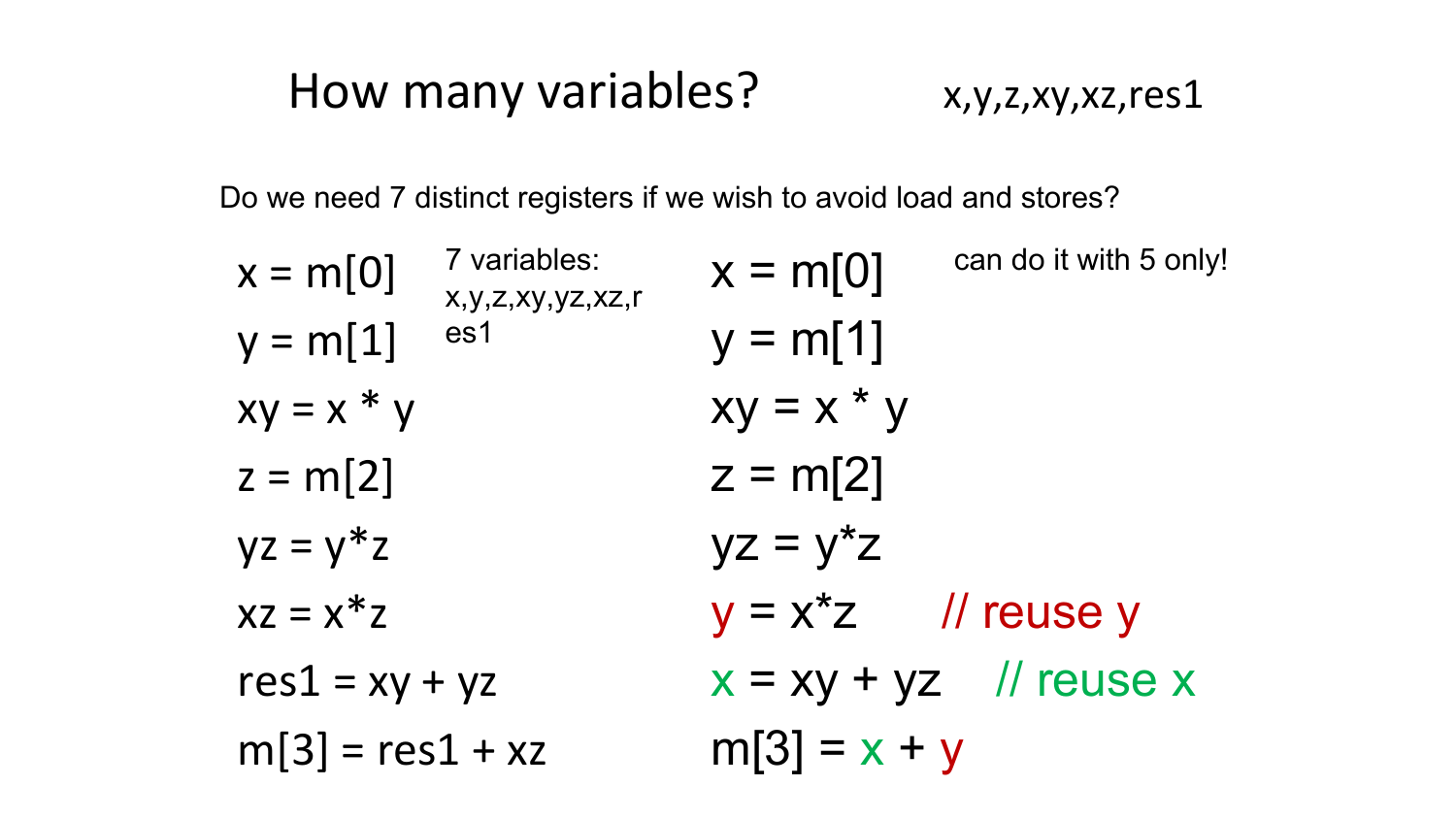### Idea of Register Allocation

program:

 $x = m[0]; y = m[1]; xy = x*y; z = m[2]; yz = y*z; xz = x*z; r = xy + yz; m[3] = r + xz$ live variable analysis result:

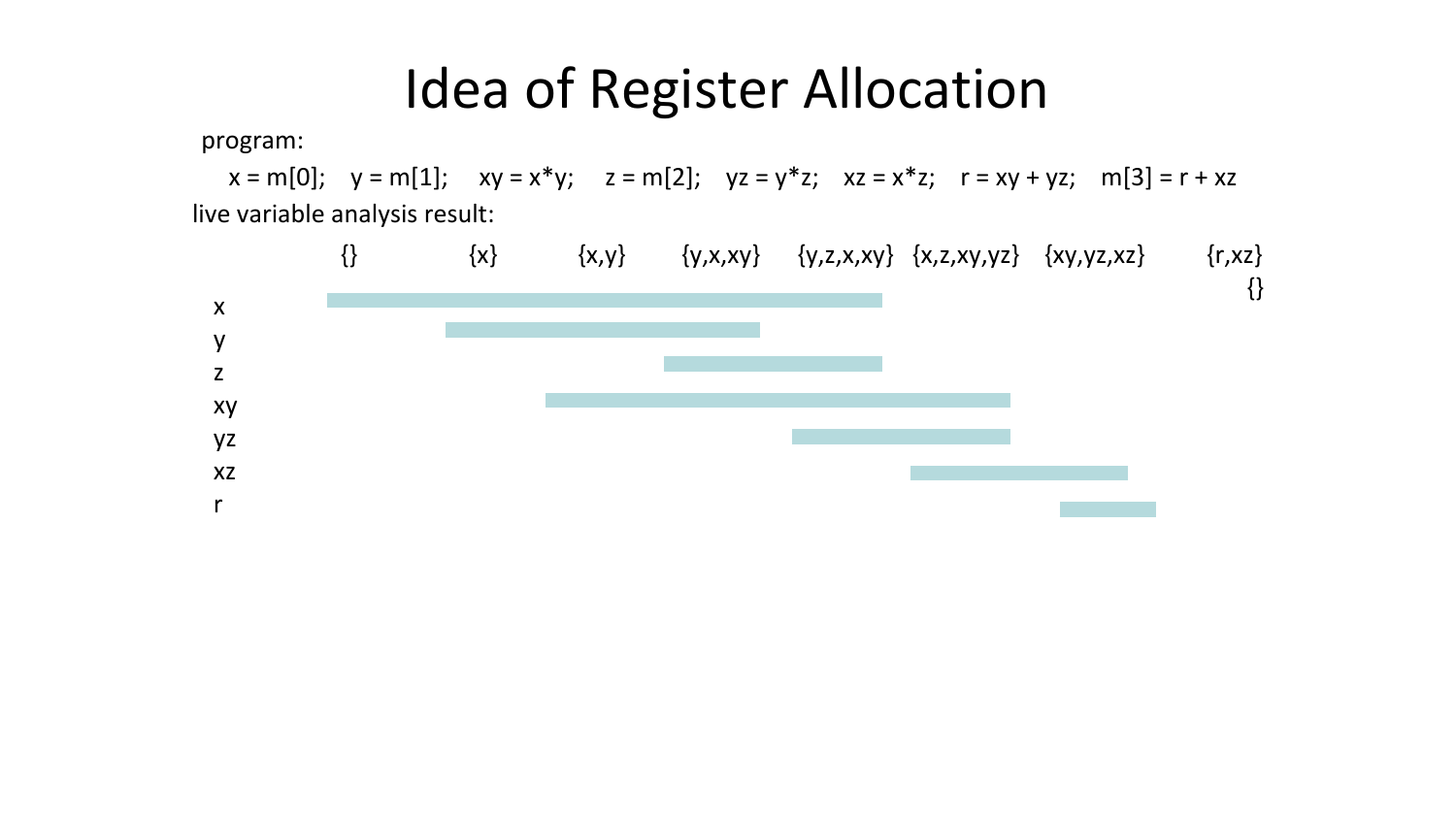#### Color Variables Avoid Overlap of Same Colors

program:

 $x = m[0]; y = m[1]; xy = x*y; z = m[2]; yz = y*z; xz = x*z; r = xy + yz; m[3] = r + xz$ live variable analysis result:



4 registers are enough for this program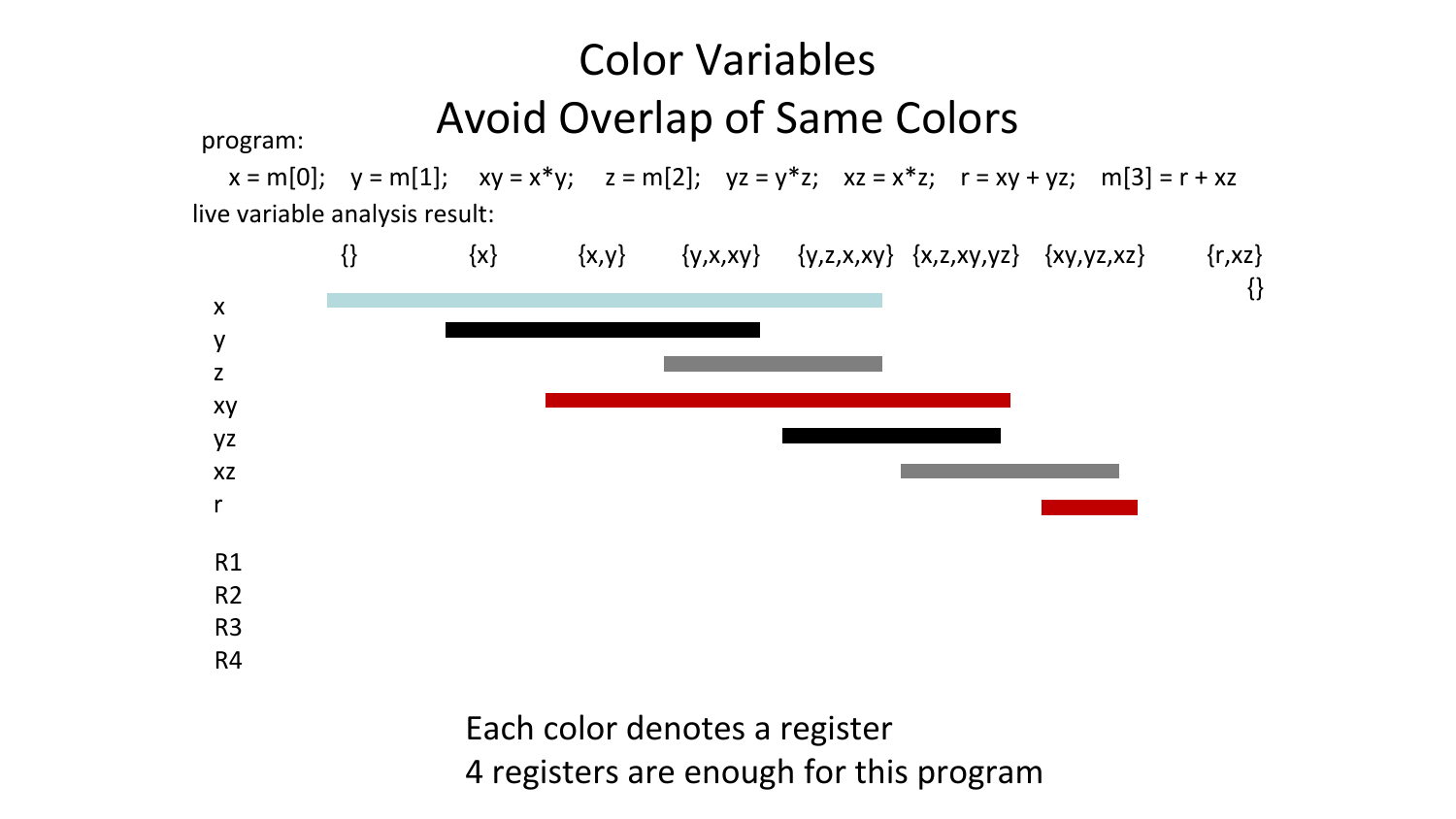#### Color Variables Avoid Overlap of Same Colors

program:

 $x = m[0]; y = m[1]; xy = x*y; z = m[2]; yz = y*z; xz = x*z; r = xy + yz; m[3] = r + xz$ live variable analysis result:



4 registers are enough for this 7-variable program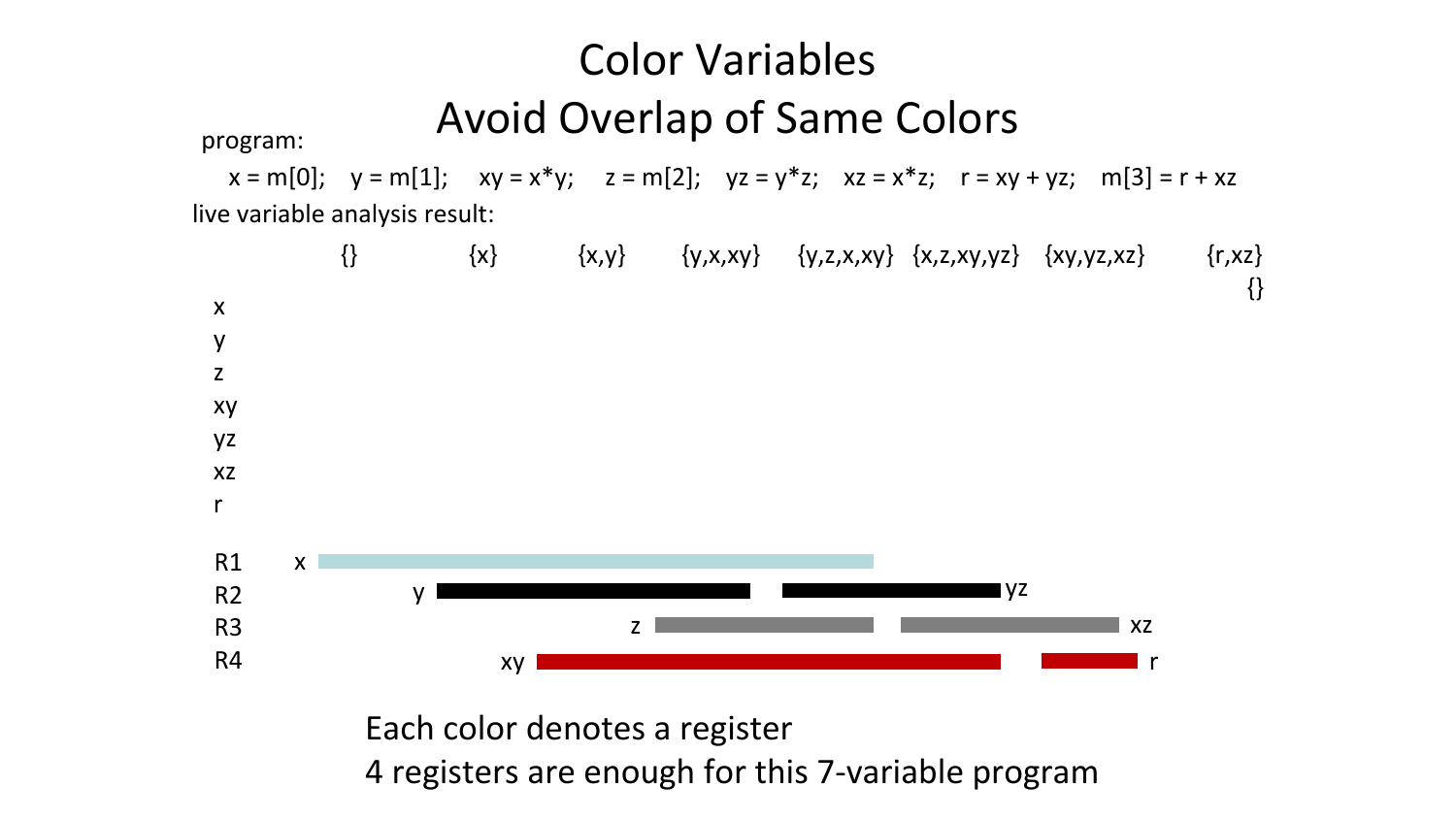### How to assign colors to variables?

program:

 $x = m[0]; y = m[1]; xy = x*y; z = m[2]; yz = y*z; xz = x*z; r = xy + yz; m[3] = r + xz$ live variable analysis result:



For each pair of variables determine if their lifetime overlaps = there is a point at which they are both alive. Construct interference graph

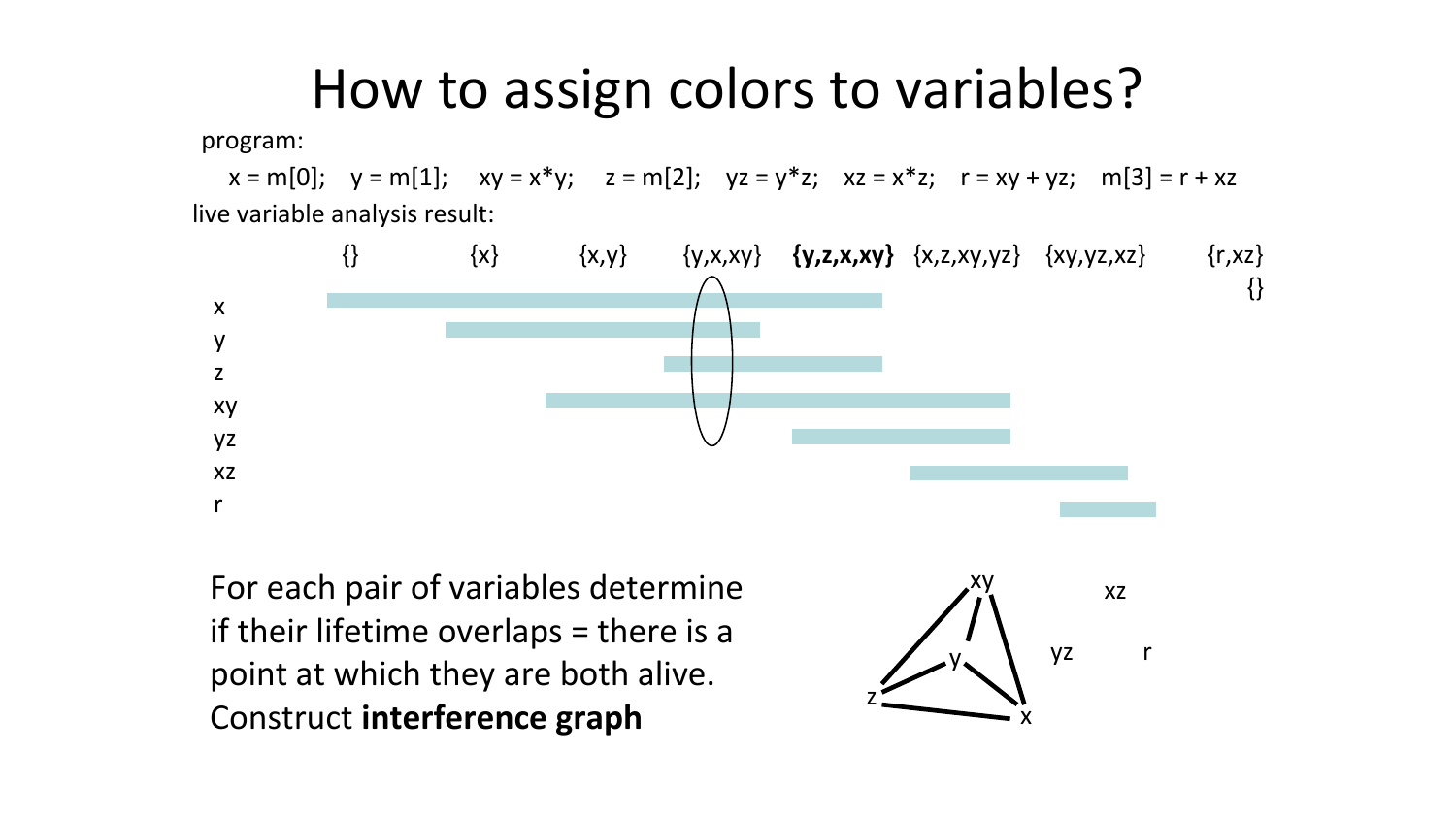# Edges between members of each set

program:

 $x = m[0]; y = m[1]; xy = x*y; z = m[2]; yz = y*z; xz = x*z; r = xy + yz; m[3] = r + xz$ live variable analysis result:



For each pair of variables determine if their lifetime overlaps = there is a point at which they are both alive. Construct interference graph

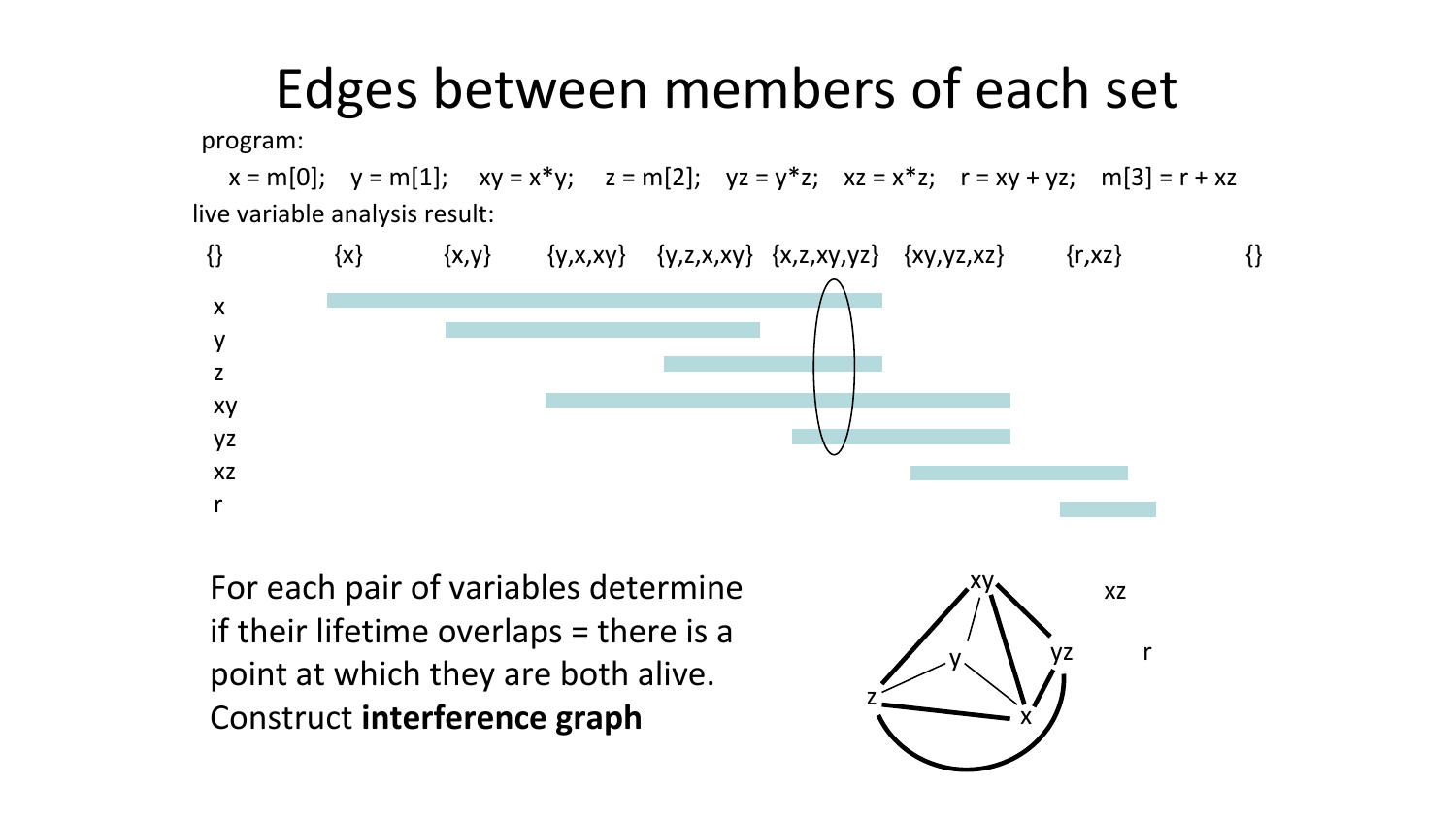### Final interference graph

program:

 $x = m[0]; y = m[1]; xy = x*y; z = m[2]; yz = y*z; xz = x*z; r = xy + yz; m[3] = r + xz$ live variable analysis result:



For each pair of variables determine if their lifetime overlaps = there is a point at which they are both alive. Construct interference graph

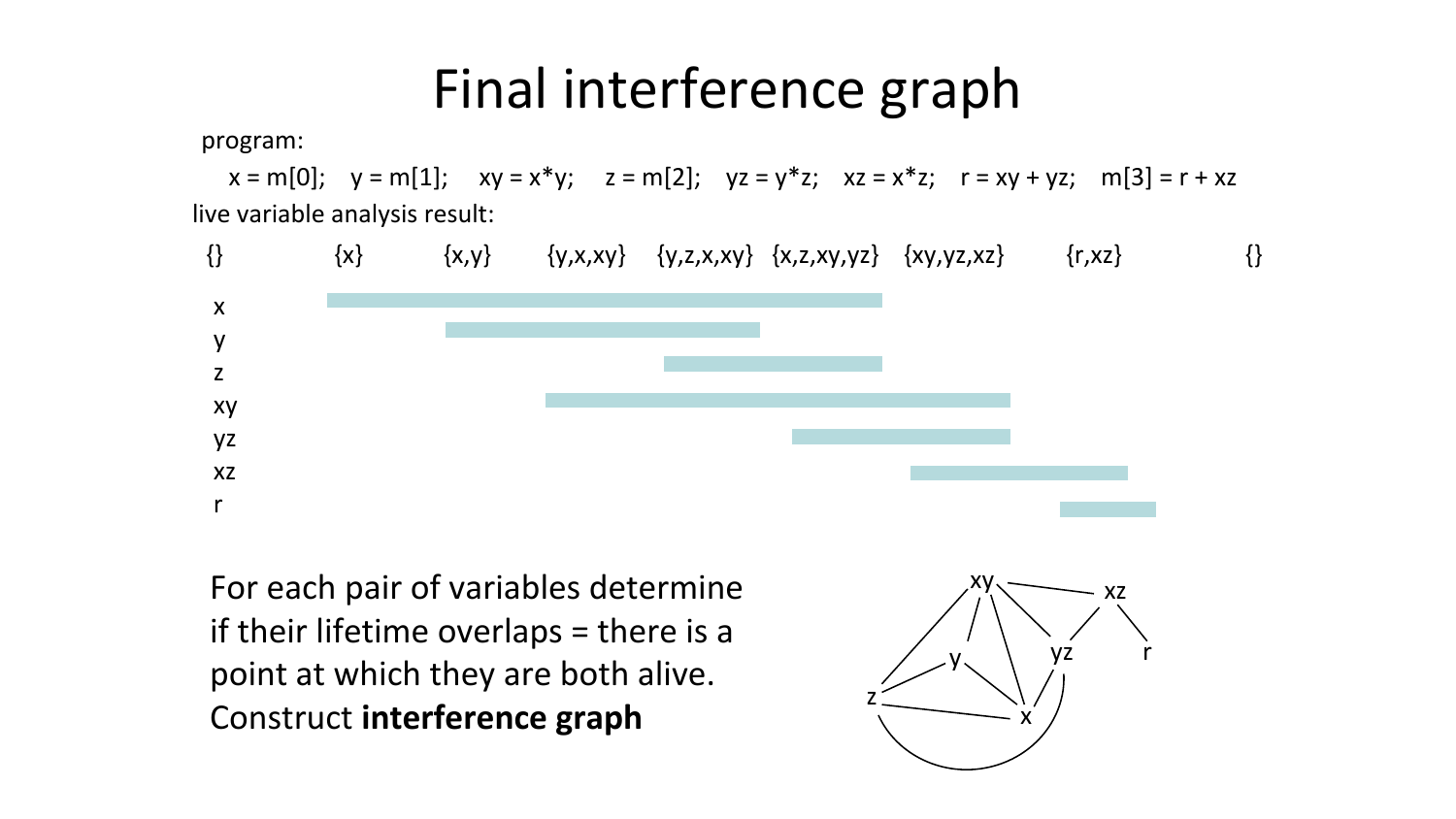# Coloring interference graph

program:

 $x = m[0]; y = m[1]; xy = x*y; z = m[2]; yz = y*z; xz = x*z; r = xy + yz; m[3] = r + xz$ live variable analysis result:



Need to assign colors (register numbers) to nodes such that:

#### if there is an edge between nodes, then those nodes have different colors.

 $\rightarrow$  standard graph vertex coloring problem

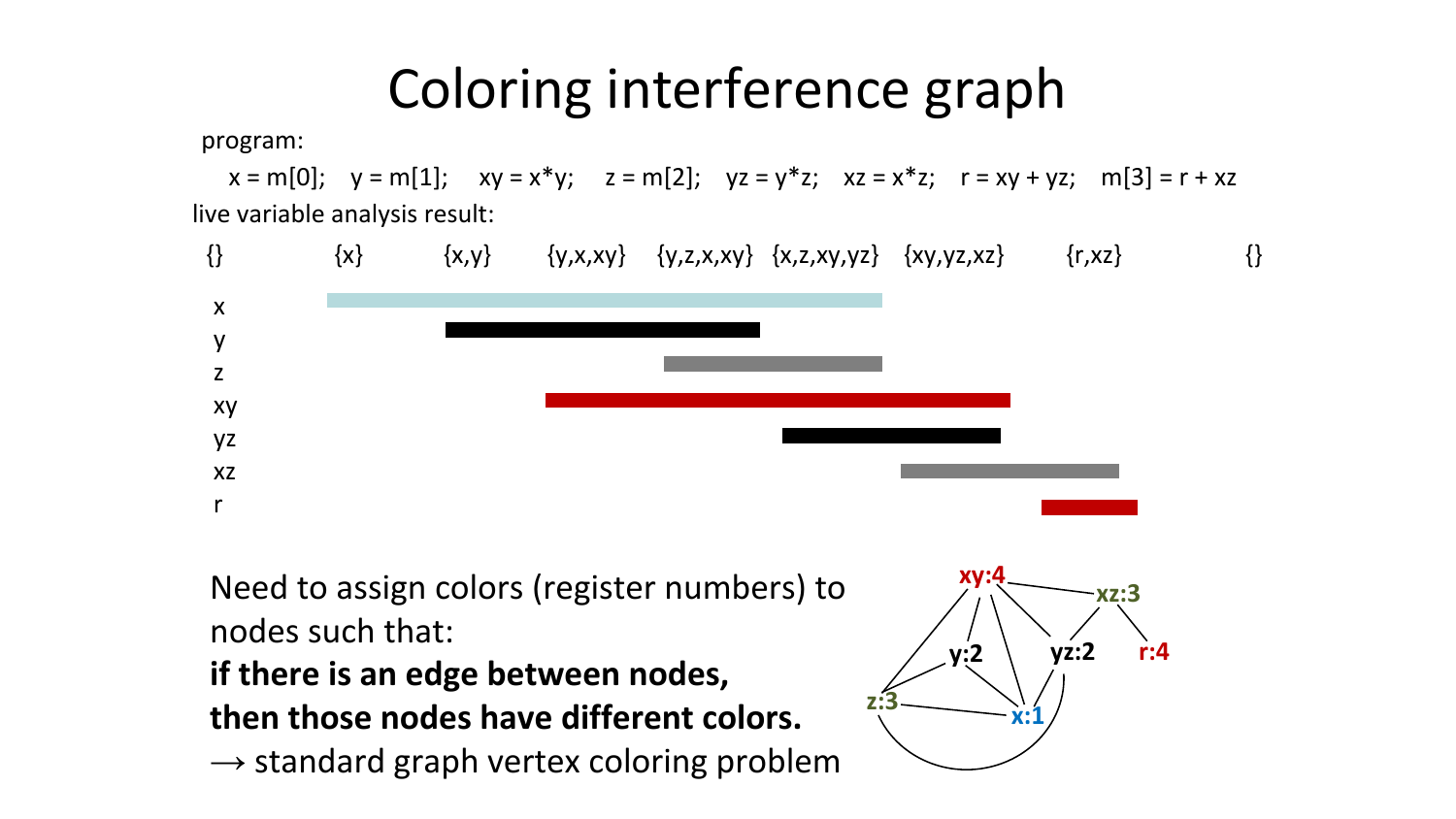# Idea of Graph Coloring

- Register Interference Graph (RIG):
	- indicates whether there exists a point of time where both variables are live
	- look at the sets of live variables at all progrma points after running live-variable analysis
	- if two variables occur together, draw an edge
	- we aim to assign different registers to such these variables
	- finding assignment of variables to K registers: corresponds to coloring graph using K colors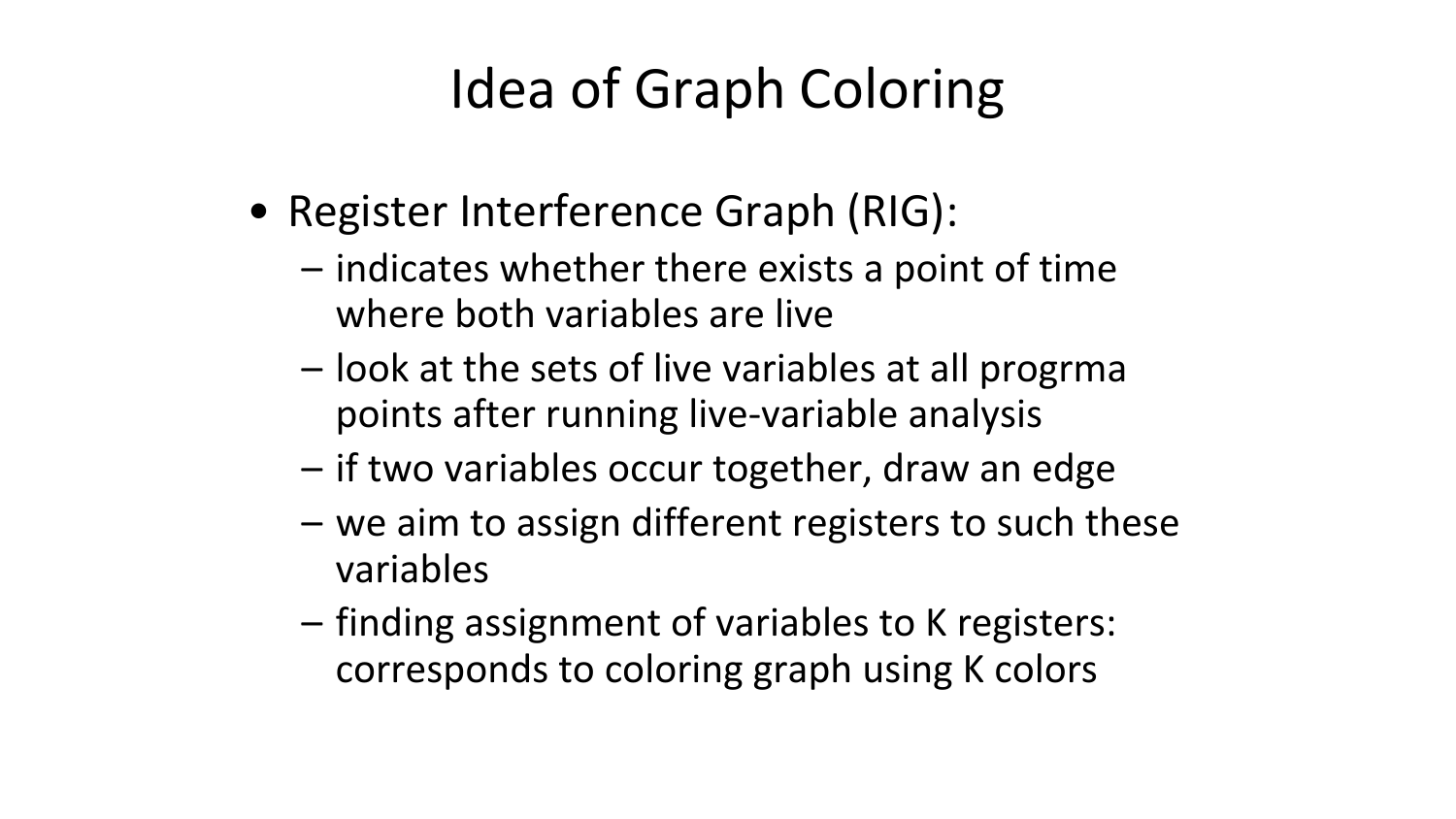# All we need to do is solve graph coloring problem



- NP hard
- In practice, we have heuristics that work for typical graphs
- If we cannot fit it all variables into registers, perform a spill:

store variable into memory and load again before using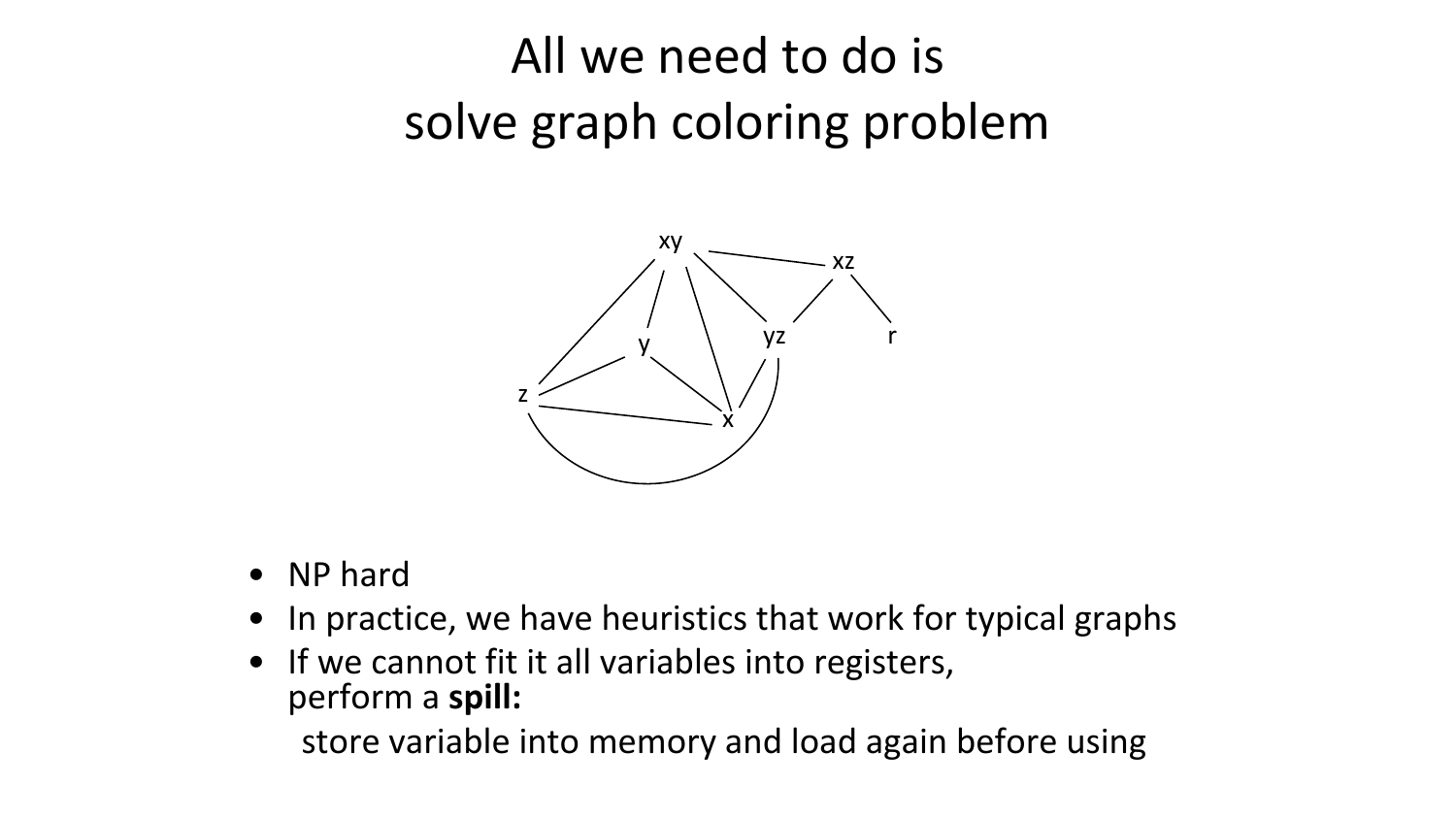# Heuristic for Coloring with K Colors

#### Simplify:

If there is a node with less than K neighbors, we will always be able to color it! So we can remove such node from the graph (if it exists, otherwise remove other node) This reduces graph size. It is useful, even though incomplete

(e.g. planar can be colored by at most 4 colors, yet can have nodes with many neighbors)

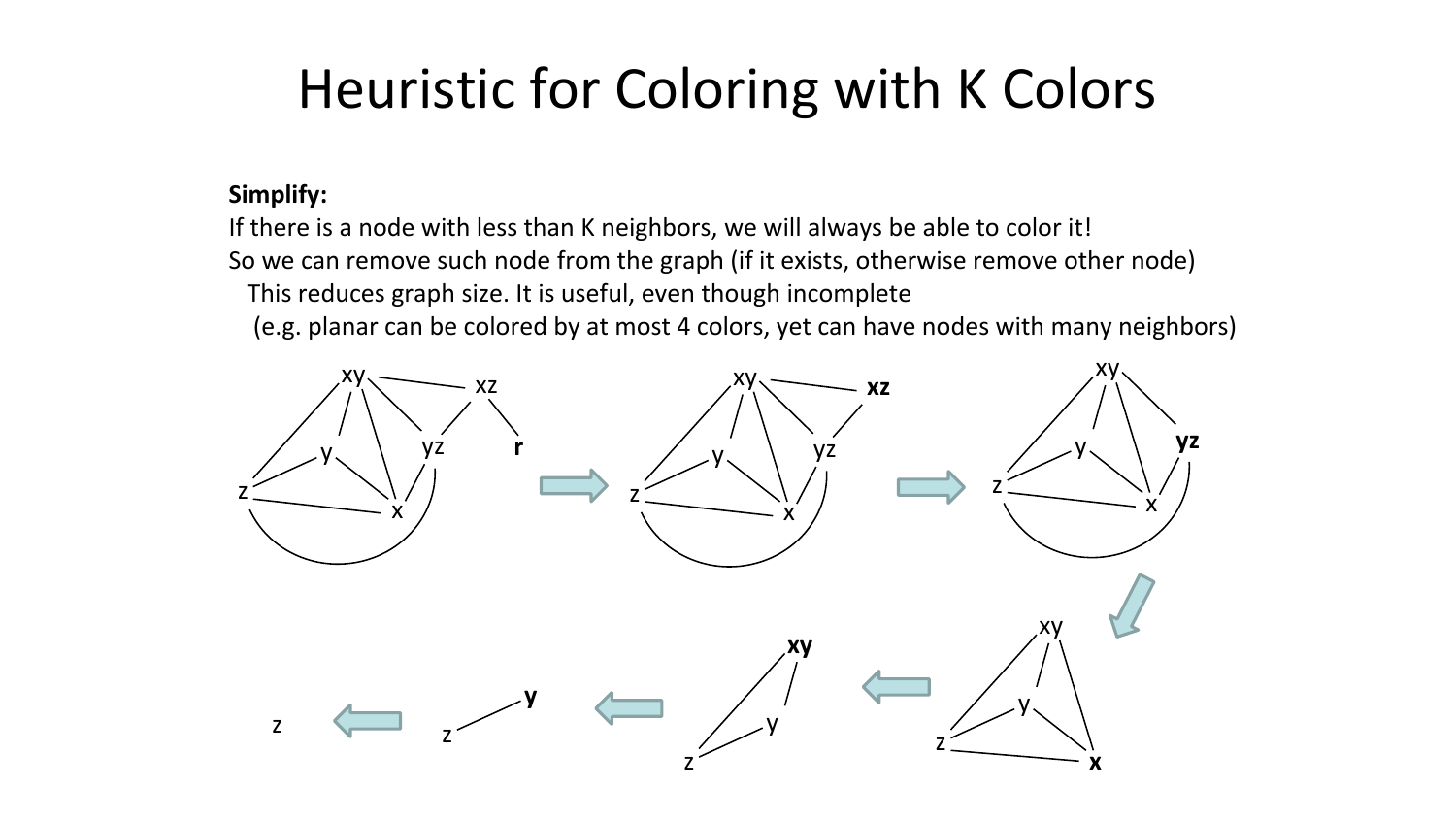# Heuristic for Coloring with K Colors

#### Select

Assign colors backwards, adding nodes that were removed If the node was removed because it had <K neighbors, we will always find a color if there are multiple possibilities, we can choose any color

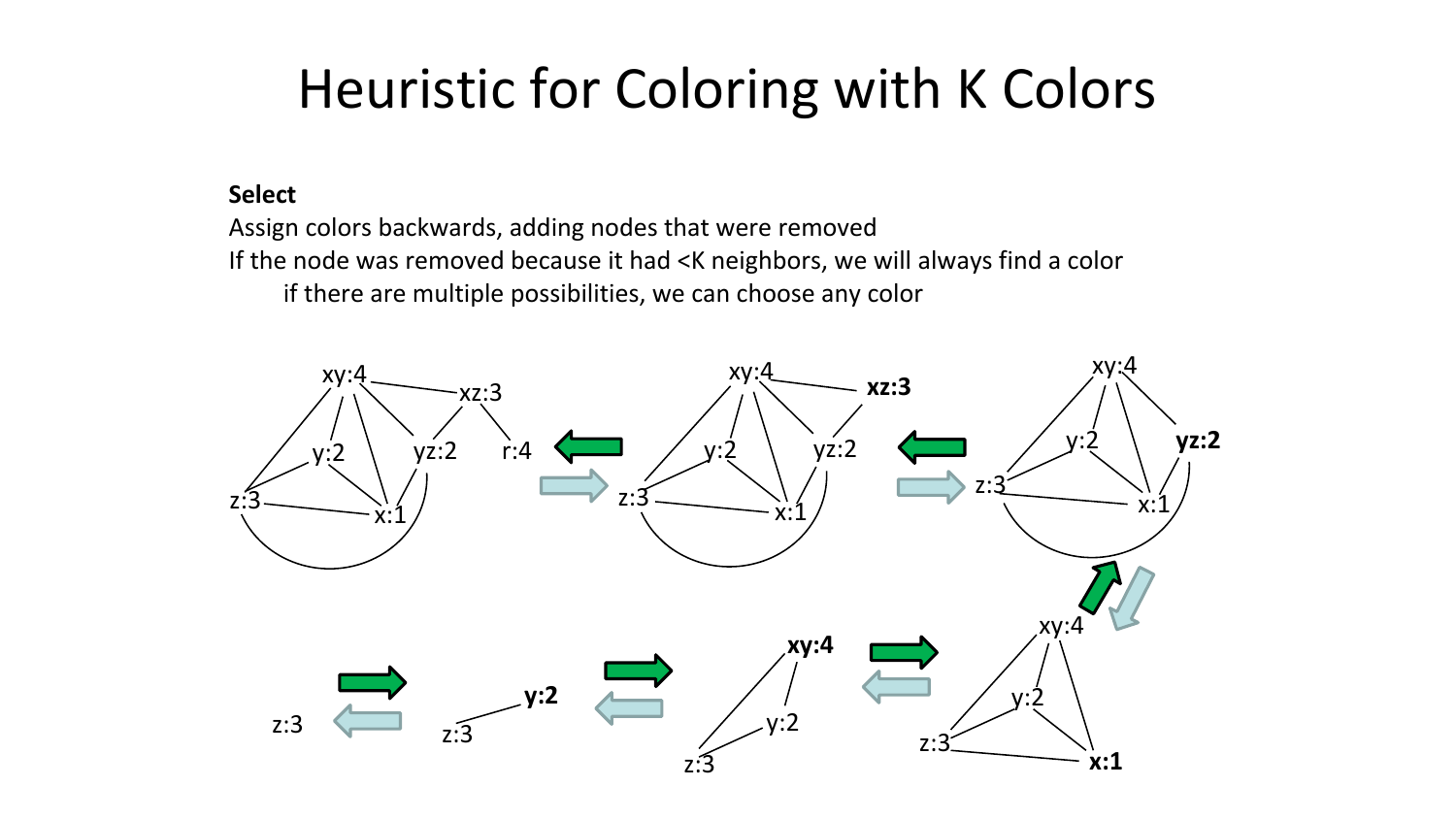#### Use Computed Registers

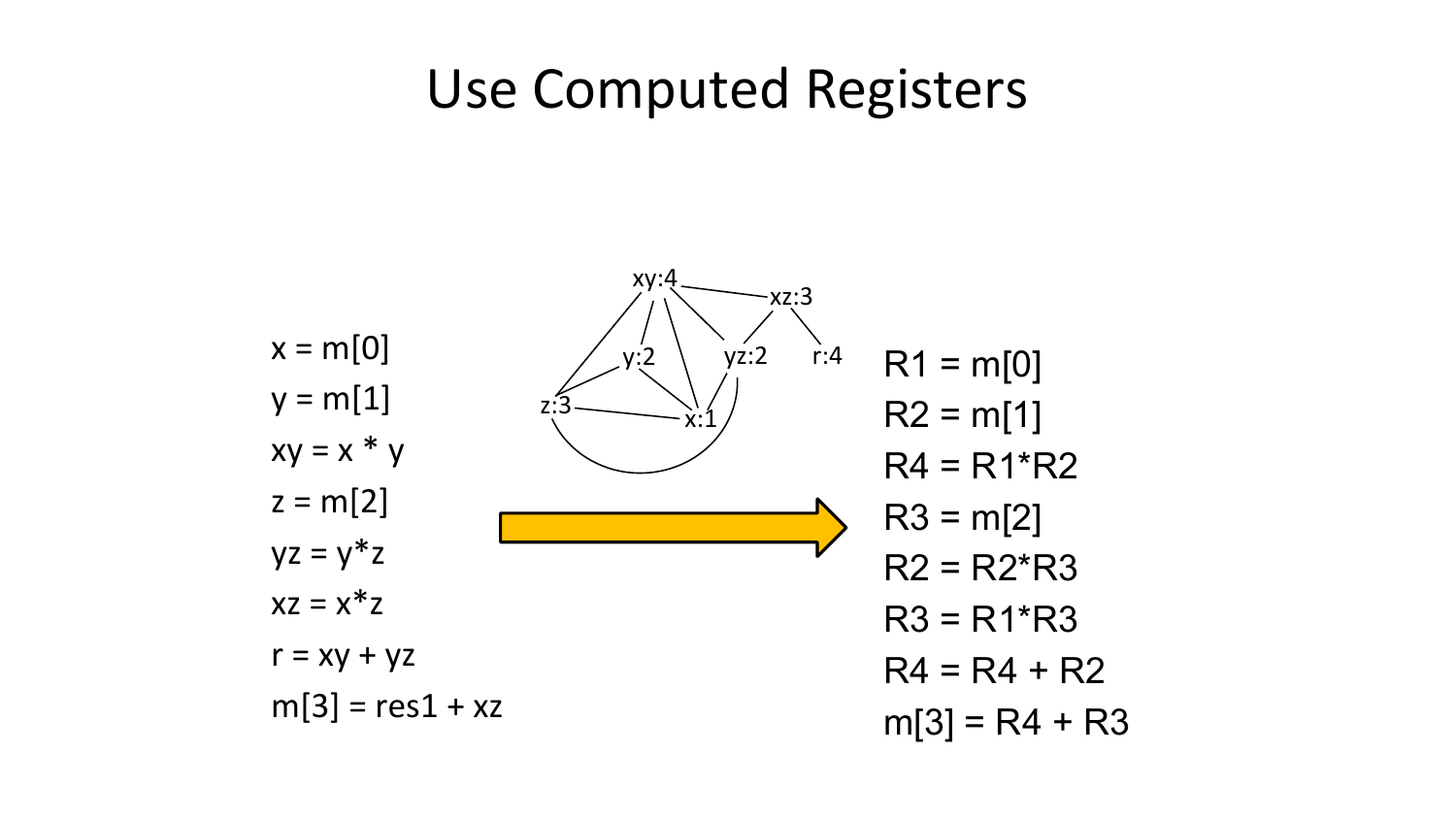# Summary of Heuristic for Coloring

#### Simplify (forward, safe):

If there is a node with less than K neighbors, we will always be able to color it! so we can remove it from the graph

#### Potential Spill (forward, speculative):

If every node has K or more neighbors, we still remove one of them we mark it as node for potential spilling. Then remove it and continue

#### Select (backward):

Assign colors backwards, adding nodes that were removed

If we find a node that was spilled, we check if we are lucky, that we can color it. if yes, continue

if not, insert instructions to save and load values from memory (actual spill). Restart with new graph (a graph is now easier to color as we killed a variable)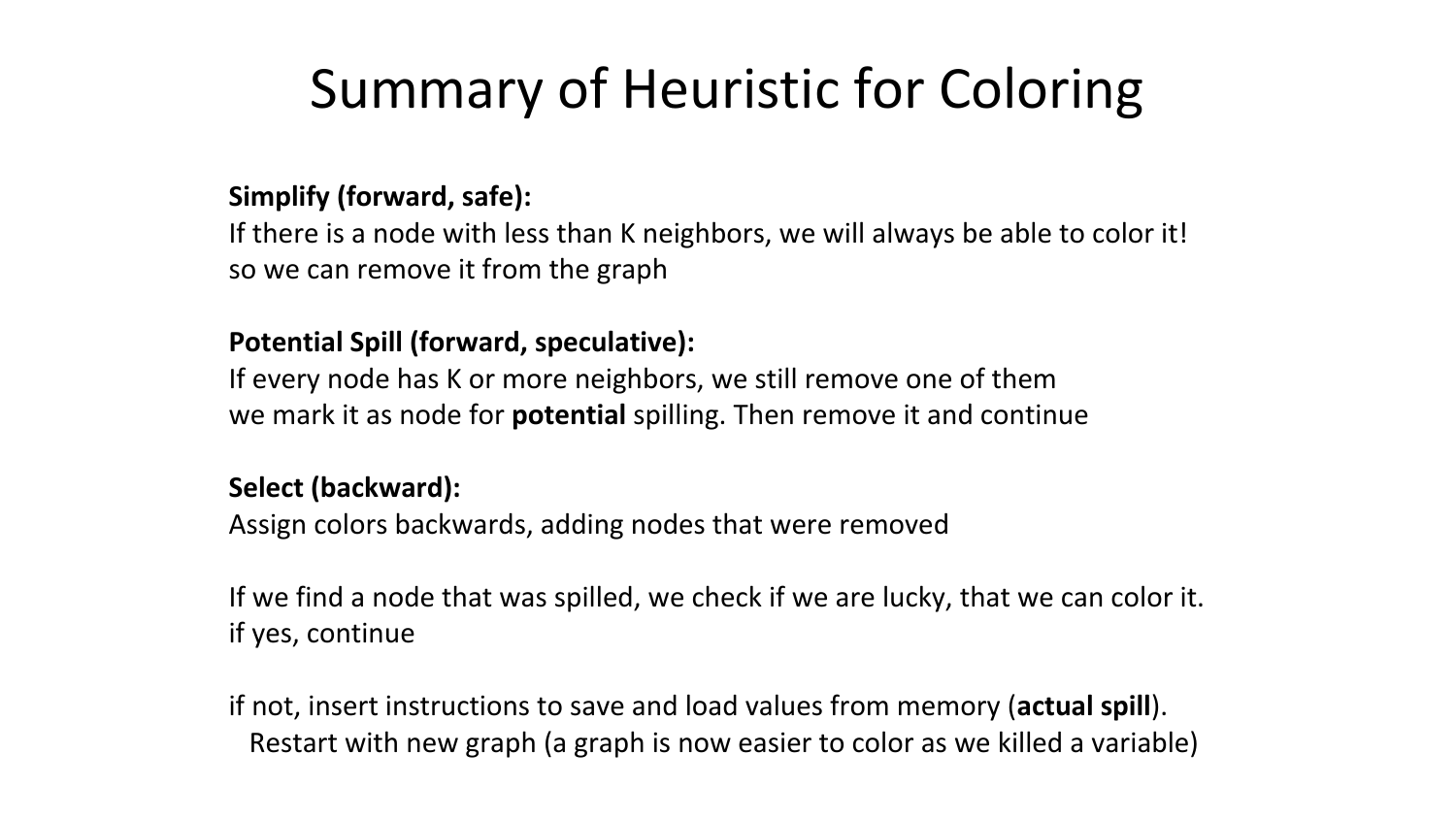# Conservative Coalescing

Suppose variables tmp1 and tmp2 are both assigned to the same register R and the program has an instruction:

 $tmp2 = tmp1$ 

which moves the value of tmp1 into tmp2. This instruction then becomes

 $R = R$ 

which can be simply omitted!

How to force a register allocator to assign tmp1 and tmp2 to same register?

merge the nodes for tmp1 and tmp2 in the interference graph!

this is called coalescing

But: if we coalesce non-interfering nodes when there are assignments, then our graph may become more difficult to color, and we may in fact need more registers!

Conservative coalescing: coalesce only if merged node of tmp1 and tmp2 will have a small degree so that we are sure that we will be able to color it (e.g. resulting node has degree < K)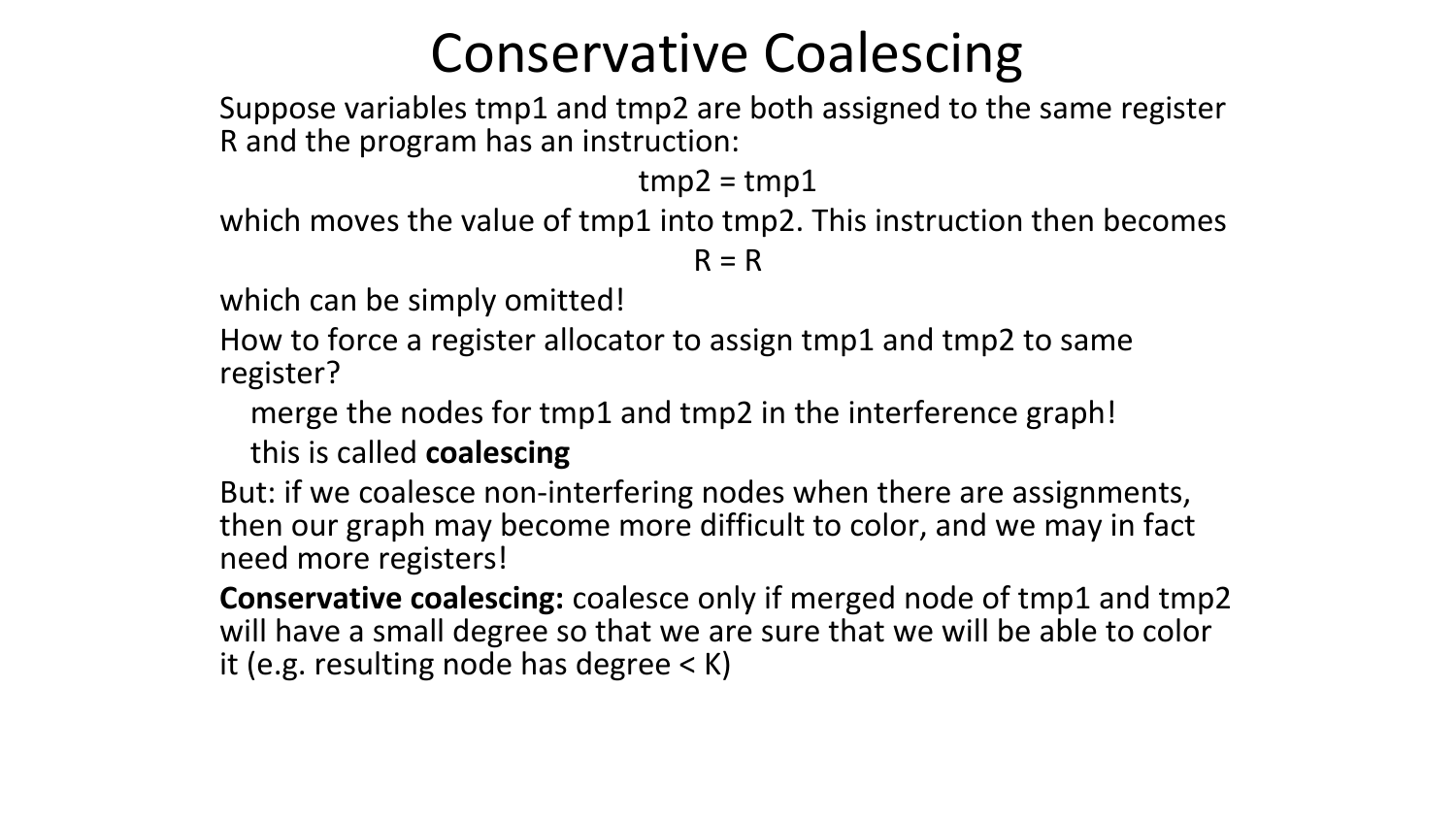|                 | <b>Run Register Allocation</b> |
|-----------------|--------------------------------|
|                 | use 3 registers, coalesce j=i  |
| $i = 0$         |                                |
| $s = s + i$     |                                |
| $i = i + b$     |                                |
| $i = i$         |                                |
| $s = s + j + b$ |                                |
| $  =   + 1$     |                                |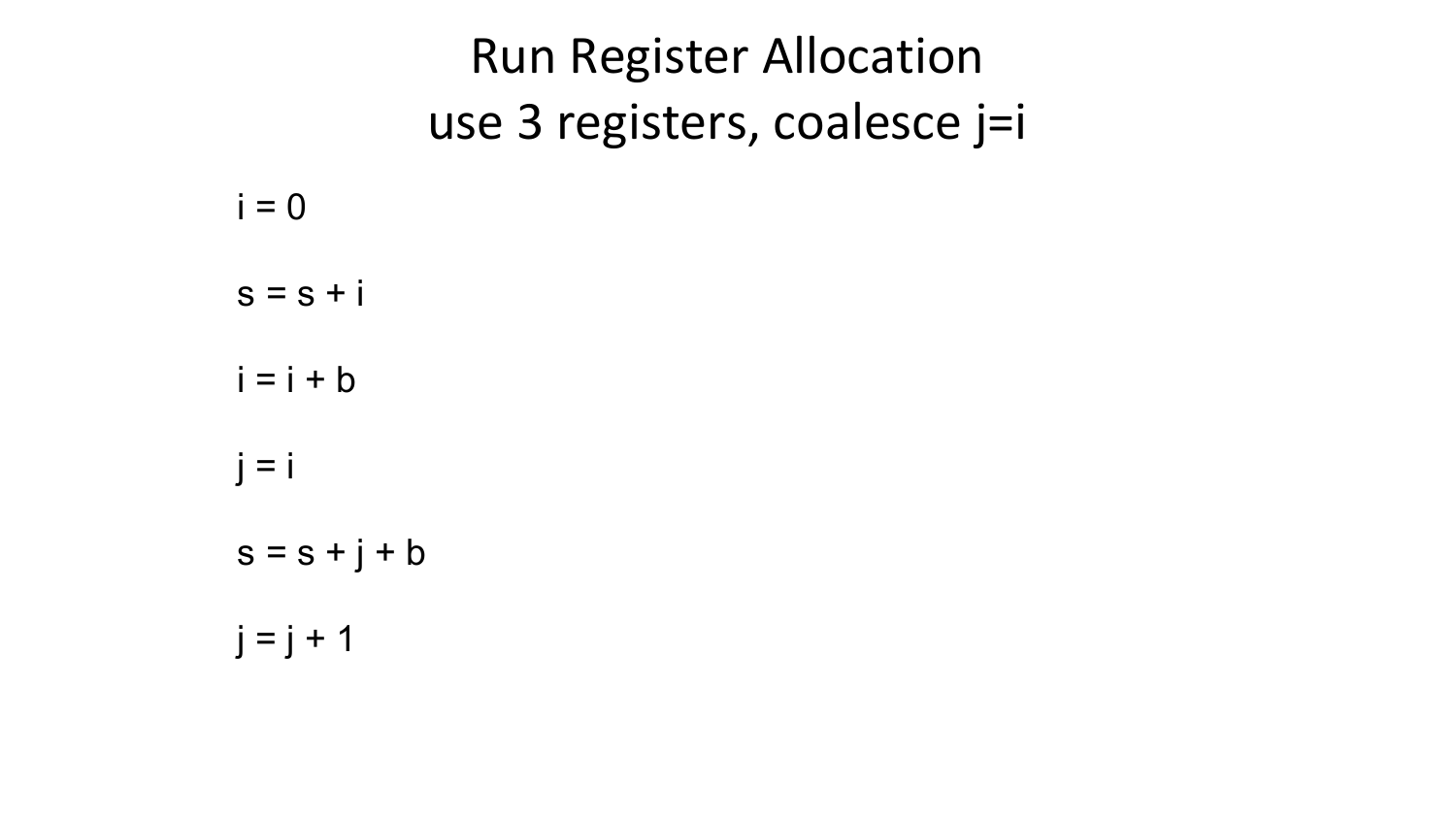